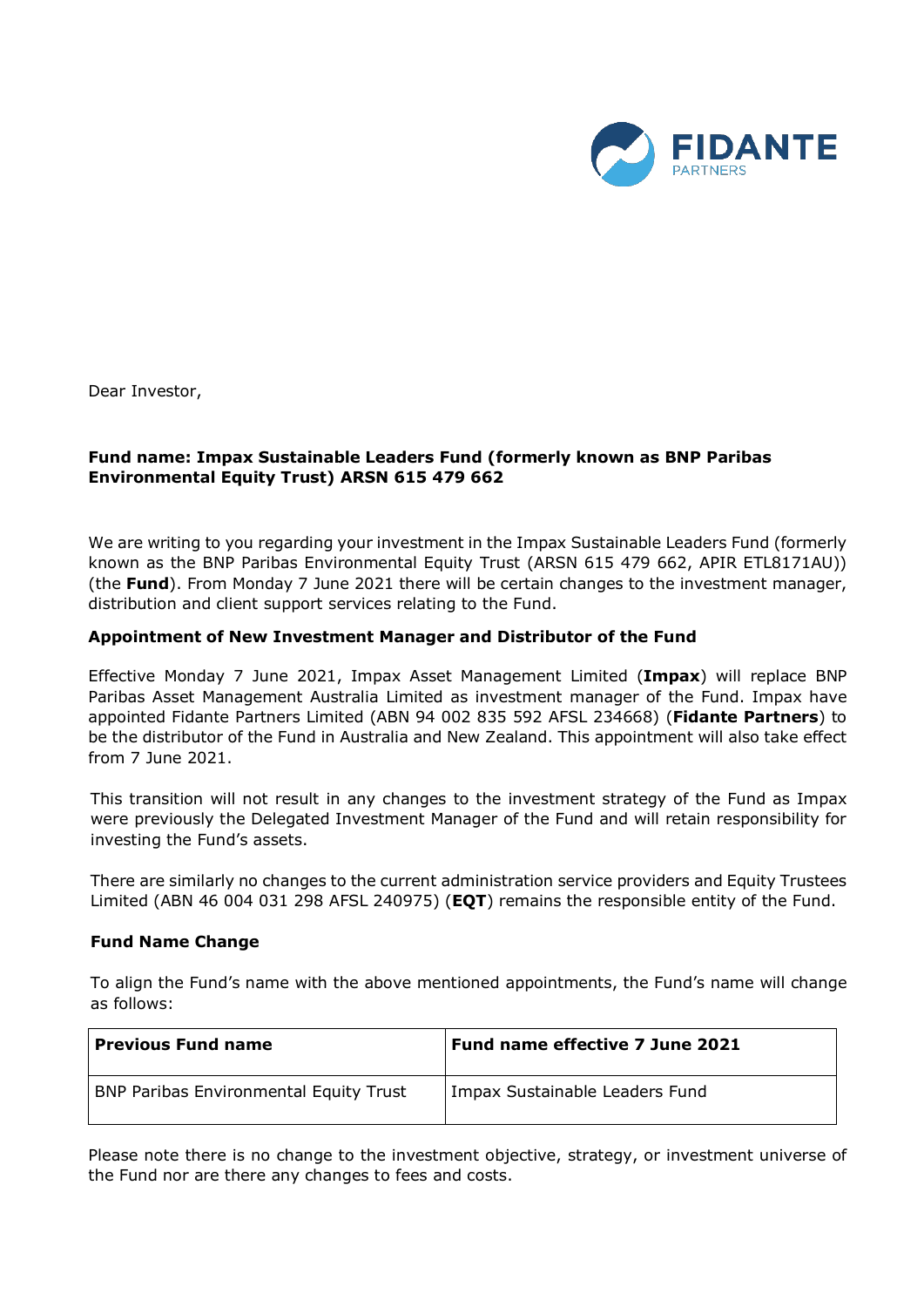## **Change of Bank Details**

Please be advised that the bank account for the payment of application amounts will also be changing effective 7 June 2021.

The new bank account details are as follows:

Account name: Impax Sustainable Leaders Fund

BSB: 083001

Account number: 421428486

## **Updated Product Disclosure Statement**

An updated Product Disclosure Statement reflecting the new Fund name and appointed investment manager will be issued on or around 7 June 2021. This will be available on our website [www.fidante.com.au](http://www.fidante.com.au/) or by calling us on 13 51 53 during Sydney business hours.

#### **About Fidante Partners**

Fidante Partners forms long term alliances with talented investment teams to support and grow specialist investment management businesses. Through these strategic partnerships, Fidante Partners is able to provide investors with some of the world's most compelling investment strategies. Fidante Partners provides marketing and distribution support services to the Investment Manager, allowing the Investment Manager the freedom to focus on investing and managing the assets of the Fund.

### **About Impax Asset Management**

Founded in 1998, Impax Asset Management is a specialist asset manager focused on investing in the transition to a more sustainable global economy. Impax is headquartered in the UK.

Impax believes that capital markets will be shaped profoundly by global sustainability challenges, particularly climate change, environmental pollution, natural resource constraints, demographic and human capital issues such as diversity, inclusion and gender equity. These trends will drive growth for well-positioned companies and create risks for those unable or unwilling to adapt. Fundamental analysis which incorporates long-term risks, including environmental, social and governance (ESG) factors, enhances investment decisions. Impax invests in companies and assets that are well positioned to benefit from the shift to a more sustainable global economy.

#### **What this change means for you?**

There is no change to your account number. A new Online Investor Portal has been launched at www.fidante.unitregistry.com.au/investor and requires re-registration. Separate correspondence will be sent to you regarding the re-registration process.

Updated application forms with the new bank account details for the payment of application amounts will be available from 7 June 2021.

#### **Who to contact about your investment**

For all queries related to your account, the Online Investor Portal or about the Fund, please contact Fidante Partners at www.fidante.com.au or on 13 51 53, during Sydney business hours.